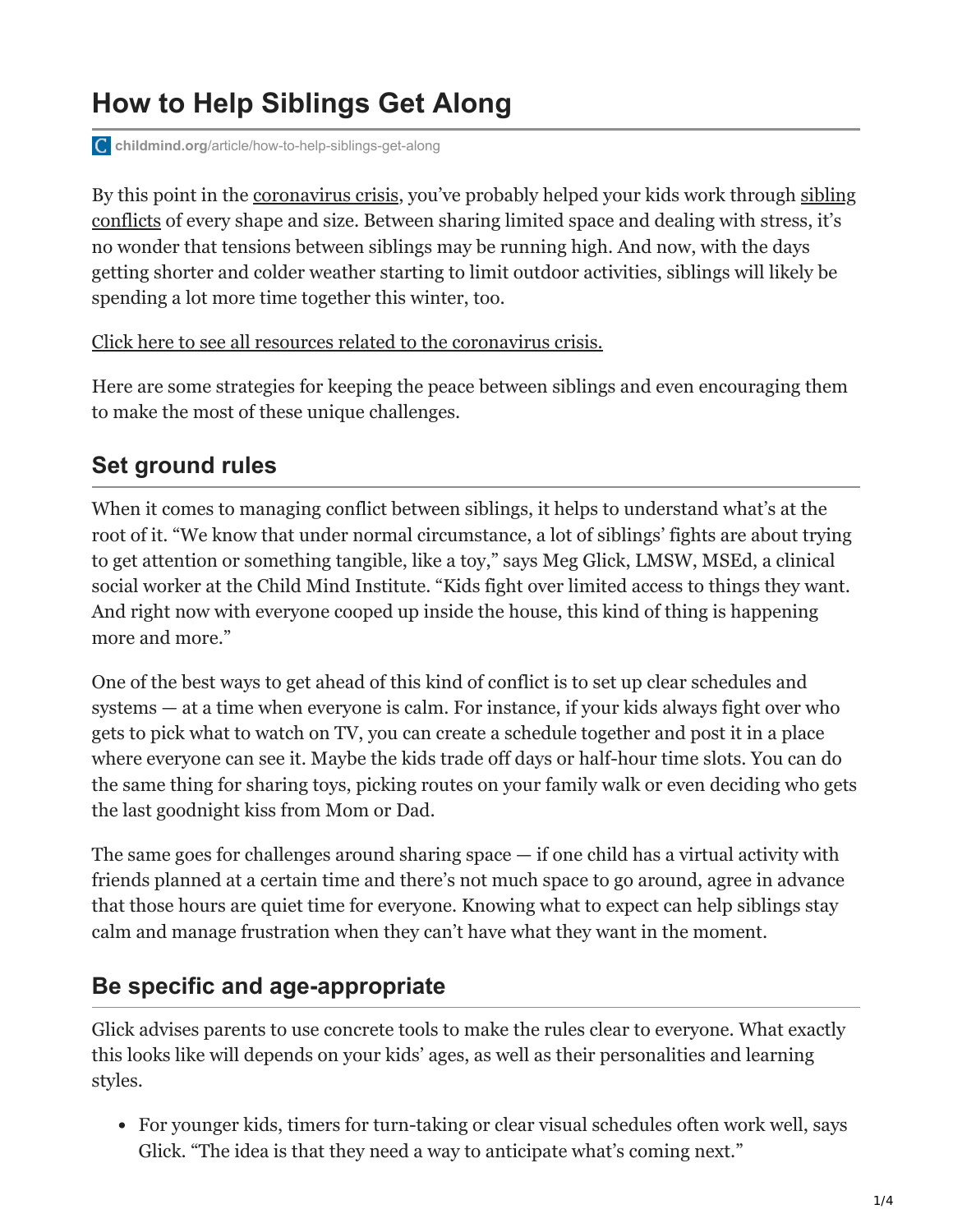- For older kids, a written contract that everyone collaborates on and signs can give siblings a chance to work together and agree on common goals.
- For teenagers, you can often take a more conversational approach to problem-solving. Glick recommends language like: "Hey, we've noticed that you and your sister are having difficulty sharing this space. What are some solutions that you think would be productive?"

## **Provide (lots of) positive reinforcement**

Once your systems are set, it can take some time to get kids used to following them. During that time, it's essential to [reinforce the behavior you want](https://childmind.org/article/the-power-of-positive-attention/) — and avoid focusing too much on the behavior you *don't* want.

Glick calls this strategy "active ignoring." "Instead of focusing on the whining and complaining," she says, "we're really focusing on the times it works: when they're able to calmly turn over the device or give space to their parent to be one-on-one with their sibling." You might remind your child of the rules or the schedule when they're having trouble sticking to them, but it's best not to spend a lot of time scolding or arguing.

Positive reinforcement doesn't have to be complicated, Glick adds. It might be a reward like extra screen time or a special snack, but it can also be a high five or an enthusiastic "Good job letting your brother have his turn on time!" Especially for younger kids, even small bursts of attention and affirmation from parents can really [help siblings follow the rules.](https://childmind.org/article/managing-problem-behavior-at-home/)

### **Be open about differences between siblings**

Especially right now, your kids might be dealing with very different stresses, responsibilities and daily routines. Maybe one child is attending school in person while another isn't, or maybe a teenager has the freedom to go out and see friends more often than their little siblings can. With lots of families still spending most of their time together, it can be especially easy for kids to point to their siblings and say: "Why do *they* get different rules? It's not fair!"

The first thing to do in situations like these, Glick says, is to be clear about the difference between "fair" and "equal." "Try to be open in communicating to your kids what might be different among the siblings, and why that is," says Glick. If a younger kid is angry that an older sibling gets more screen time, being clear that the older sibling is just doing homework during that extra hour can be a big help. No, the rules might not be the same for each child, but that doesn't mean that the differences are unfair.

This can also be a chance for kids to adapt to the idea that sometimes life *isn't* fair — maybe one child's school schedule just runs longer each day than the other's, and there's nothing anyone in the family can do to change that.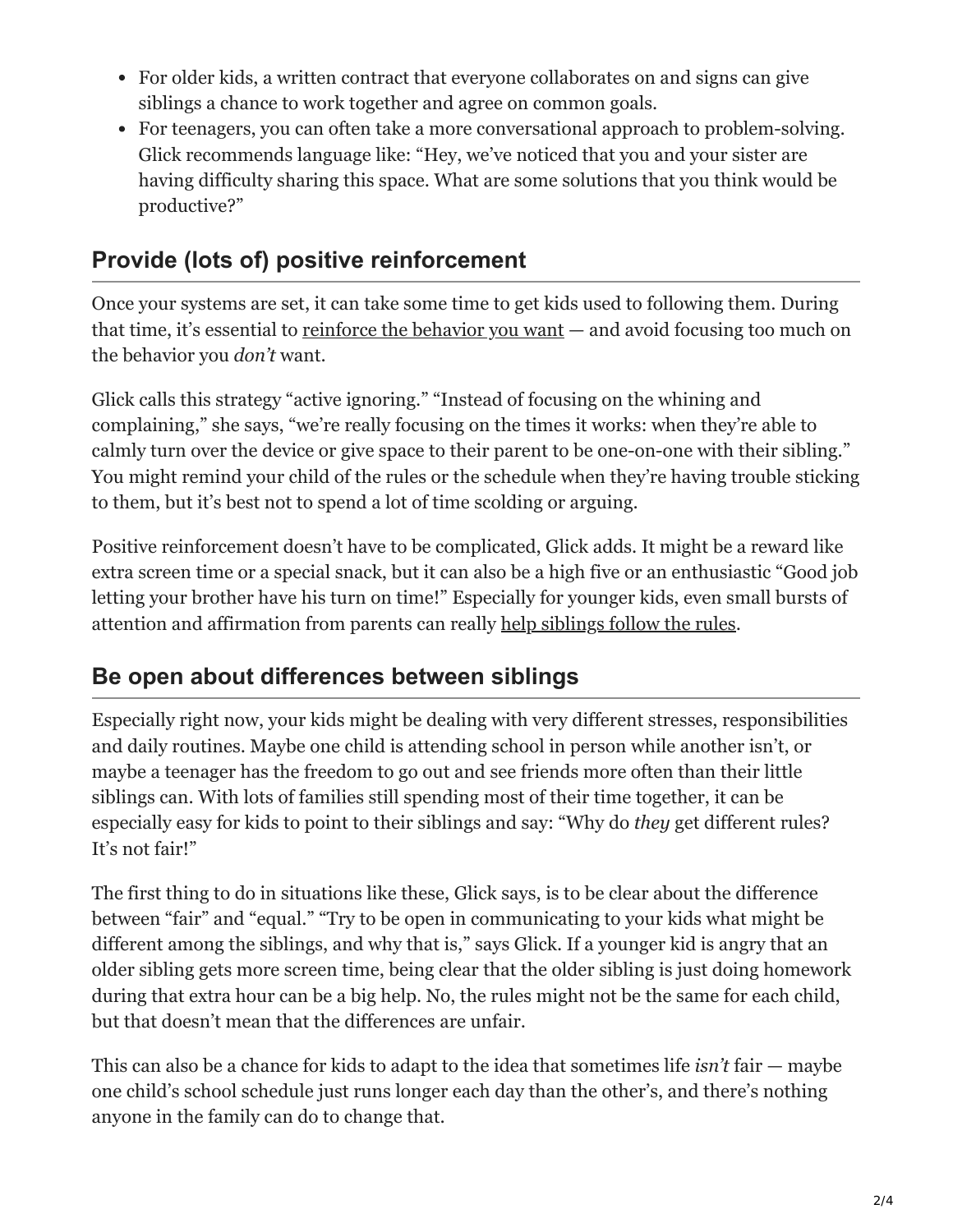### **Clear up roles and responsibilities**

One particularly tricky difference between siblings right now might be that older kids have had to take on new responsibilities within the family. With parents spread thin, many older siblings have been babysitting younger siblings, [supporting them with schoolwork](https://childmind.org/guide/family-resources-for-remote-learning/) and helping out around the house more than before.

If your family is in this situation, Glick recommends a few strategies for making sure that the new arrangements are meeting everyone's needs:

- Define roles clearly. Have an open conversation with everyone about what's expected. Make sure older siblings know what kinds of help you need them to provide (and that you're grateful!) and that younger siblings understand how their siblings' roles have changed.
- Set age-appropriate boundaries. Glick emphasizes that if you do need to rely on an older child, it should still be clear what the limits of this new responsibility are. "You want to avoid making kids feel like all the responsibility rests on them," she says. "When should they ask you to step in? What should they handle themselves and how can they get help when they need it?"
- Check in often. Especially because teenagers and young adults are already dealing with a lot of stress and uncertainty about their own lives, be sure to keep the conversation [open and make space for your older kids to talk with you and get the emotional support](https://childmind.org/article/how-to-ask-what-kids-are-feeling-during-stressful-times/) they need.

Finally, Glick notes that taking on additional responsibility at home can actually be an asset for many kids, no matter their age. "It can give them a real sense of confidence and mastery over their environment," she says. "It helps them feel like they're doing something to help in such an uncertain situation." So, don't assume that helping out with younger siblings will be a burden for older ones — they might find that it's a source of strength and purpose.

### **Emphasize silver linings**

Even though the current situation is stressful for many children, it comes with the potential for real growth and connection between siblings. "Siblings are really the first peer partners for a lot of kids," says Glick. Taking turns, sharing, resolving conflicts — these are all skills that siblings are getting extra opportunities to practice right now. Even older kids can benefit from collaborating to work through the unique challenges of this moment.

Glick notes that she's seeing a lot of kids building closer relationships with their siblings during the coronavirus crisis. Getting time away from the usual stresses of school and peer groups has made their bonds stronger. "In the absence of distraction, some kids are turning to each to fill that gap in a really positive way," Glick says.